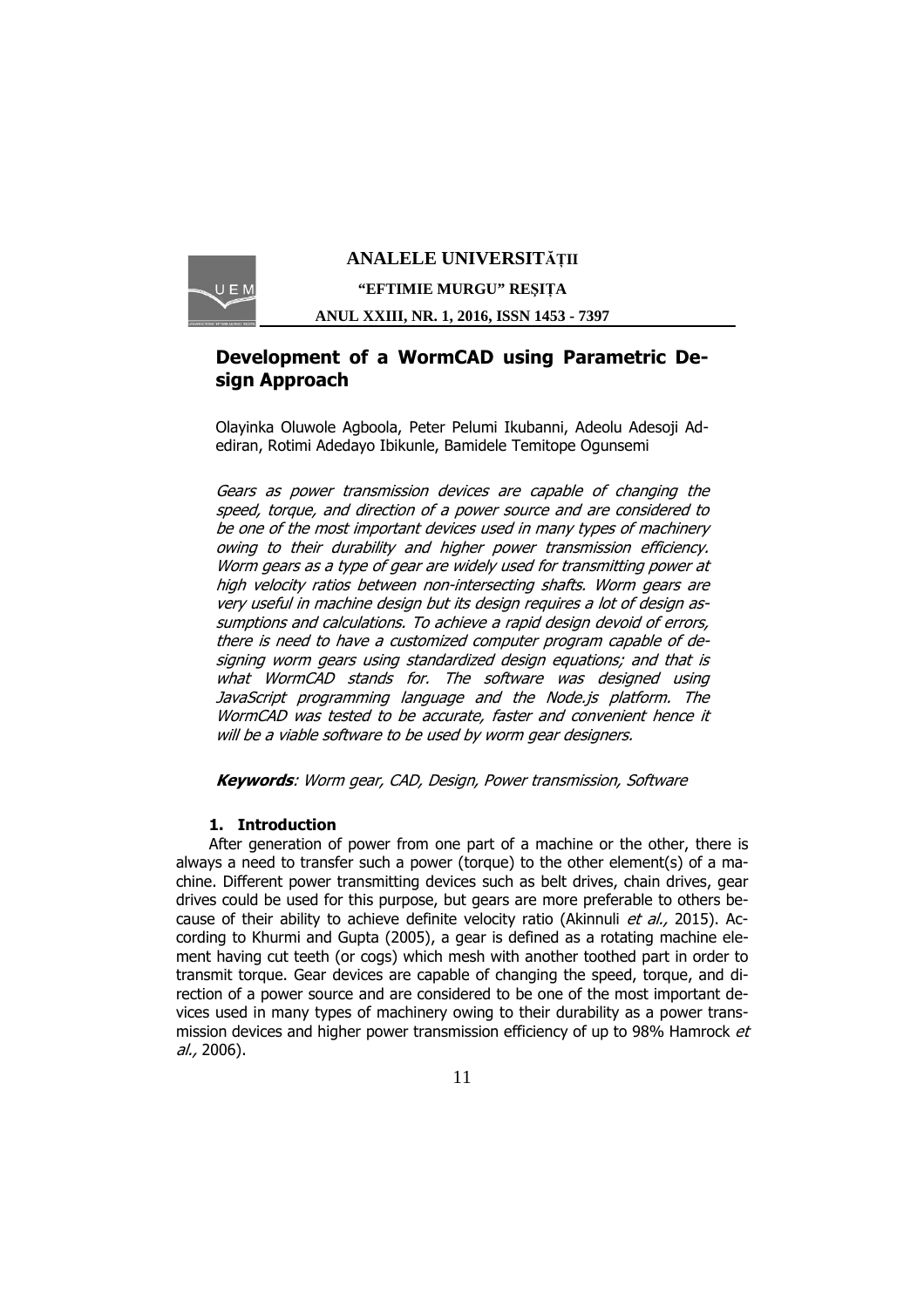According to the position of the axes of the shaft, gears can be classified as: Intersecting shafts- bevel gears; Non-intersecting and skew shafts- worm gears, hypoid gears; and Parallel shafts- spur gears, helical gears. As reported by Khurmi and Gupta (2005) gears have been in existence for a very long time. The first worm gear was produced in 1912 and its introduction in controlling the rudder of a ship was seen as a major development in the field of marine engineering.

Worm gears are widely used for transmitting power at high velocity ratios between non-intersecting shafts that are generally, but not necessarily at right angles. The worm gear is mostly used as a speed reducer, which consists of a worm and a worm wheel or gear. The worm (the driver) is usually of a cylindrical form having threads of same shape as that of an involute rack. The worm wheel or gear (the driven member) is similar to a helical gear with a face shaped to suit the shaped of the worm. The worm is generally made of steel while the worm gear is made of bronze or cast iron. Worm gears are very use in engineering and machine design, some of its applications are found in: Elevator/Lifts; Gates and conveyor belts; Torsen differentials; and the differential gearing which protects a vehicle against rollback



**Figure 1**. Typical worm gear

Computer Aided Design (CAD) involves the use of computer in modification, analysis or optimization of design (Antoniadis, 2012). Computer technology advancement also gains application in engineering designs. Gear design using computer aided approach is not left out in this development. Quite numbers of works have been done in gear design using computer aided approach for simulation or software development.

 Babu and Tsegaw (2009) developed an Involute spur gear template by parametric technique using Computer Aided Design. Their research work is applicable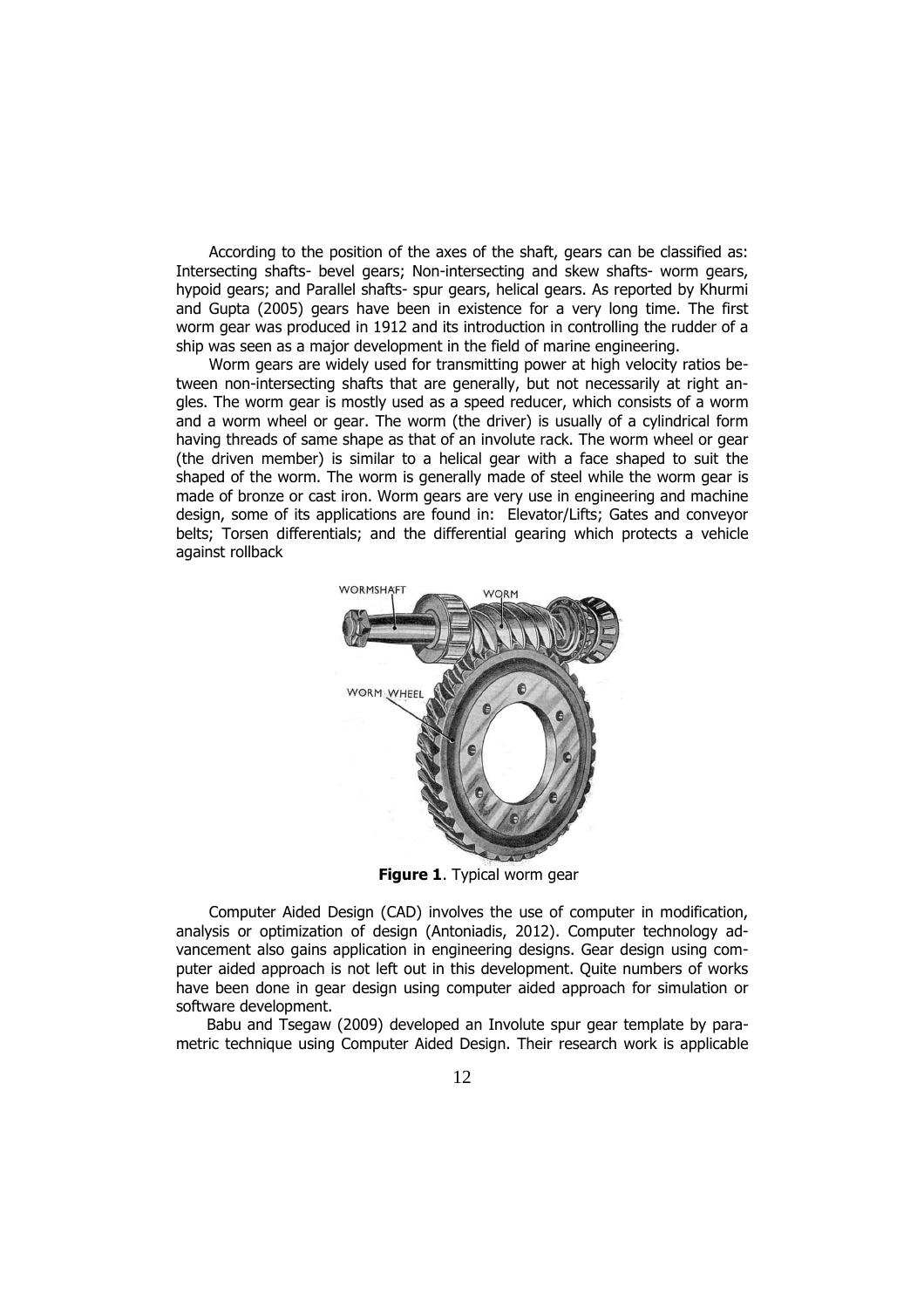in spur gear design but the developed template has limitations that it can only be used in places where the gears are incorrect. When the gear design has modifications such as addendum, dedundum or proturberance and so on, it would further complicate the template modeling. Venkatesh  $et al.$  (2010) worked on the design, modeling and manufacturing of helical gear. However, manual long hand calculations were employed and the design was solely meant for helical gear. This design approach was later improved upon in 2014 by Venkatesh, and Murthy through the introduction of structural analysis using ANSYS. Tanvirkhan and Amit (2015) gave the review of design, modeling and stress analysis of high speed helical gear according to bending strength and contact strength using AGMA and ANSYS. To show that CAD is applicable to other types of gear, [9] gave a method of spiral bevel gear tooth contact analysis performed in CAD. They focused mainly on the analysis of teeth contact but Akinnuli et al., (2008) gave a comprehensive design of bevel gears using a BevelCAD (Software for designing Bevel gears). They claimed that the software developed was tested and performed satisfactorily. Also, the software is meant for the design of Bevel gears alone. Extensive literature reveals that there are multi-purpose gear design softwares like KIMOS but there is no specific, customized software for the design of Worm gears. The design of worm gears involves a lot of assumptions and calculations which can make the designer/engineer to commit some errors. To avert such error(s) and to make the interface to be more user-friendly, a WormCAD software that is meant for the design of only worm gears was developed. This will reduce effort employed in routine manual calculation hence saving time in designing worm gears. Standard gear design equations and assumptions were used in developing the software.

### **2. Software Design Process**

 Software design is sub-divided into four segments (Adejuyigbe, 2002) which include: Analysis; Algorithm design; Coding; Testing.

#### **2.1. Analysis**

 The key to well-designed software is analysis, as it reduces coding difficulties. Proper and accurate Analysis helps in selection of the most appropriate data structure. The software application was able to accept the input parameters and transformed into the required output by utilizing sets of mathematical relations.

### **2.2 Algorithm Design of Worm Gear**

- I Declare constants for different materials
- $\sigma_{0}$  Allowable static strength

 $\sigma_{\rm e}$  - Flexural endurance strength Select materials and tooth forms

II Select materials

Select tooth form (14.5<sup>0</sup> full depth involute, 20<sup>0</sup> full depth involute, 20<sup>0</sup> stub) Velocity ratio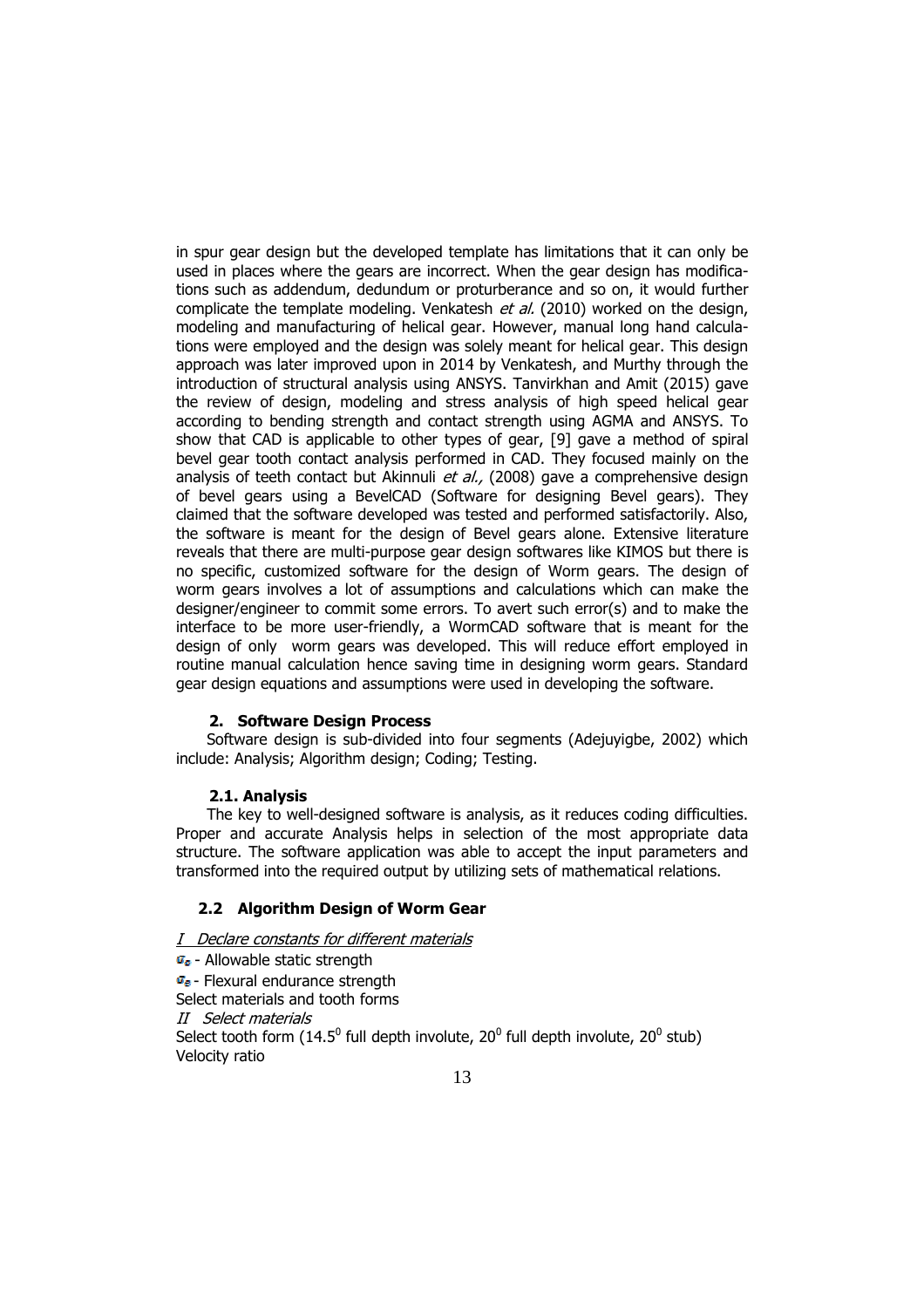Select number of start or thread

| Enter the reduction or velocity ratio<br>Determine the lead angle( $\lambda$ )<br>Enter the distance between the shaft<br>Determine the normal lead $l_n$ from<br>х.<br>1<br>1<br>1<br>$l_n = \overline{2\pi} (\sin \lambda + \overline{\cos \lambda})$<br>(1)<br>Select the number of starts or threads from the velocity ratio<br>Determine the axial pitch on the worm $(P_a)$<br>ľ,<br>Calculate module m for m = $\frac{1}{\pi}$<br>(2)<br>Select the standard module from the calculated module<br>Calculate the following;<br>Axial pitch P <sub>a</sub> of the threads on the worm<br>$P_a = \pi m$<br>(3)<br>Axial lead of the threads on the worm L<br>$L = R_a \times n$<br>(4)<br>Normal lead of the threads<br>$L_M = 1 \cos \lambda$<br>(5)<br>Centre distance x<br>V.R<br>$L_N = 1$<br>$x = \overline{2\pi} (\overline{\sin \lambda} + \overline{\cos \lambda})$<br>(6)<br>Pitch circle diameter of the worm $D_w$<br>1<br>$D_{W} = \overline{n \tan \lambda}$<br>(7)<br>Determine the number of teeth on the worm $TG$<br>$T_a$ = n × V.R<br>(8)<br>Length of threaded portion or face length of the worm $L_w$ |
|---------------------------------------------------------------------------------------------------------------------------------------------------------------------------------------------------------------------------------------------------------------------------------------------------------------------------------------------------------------------------------------------------------------------------------------------------------------------------------------------------------------------------------------------------------------------------------------------------------------------------------------------------------------------------------------------------------------------------------------------------------------------------------------------------------------------------------------------------------------------------------------------------------------------------------------------------------------------------------------------------------------------------------------------------------------------------------------------------------------------------------|
|                                                                                                                                                                                                                                                                                                                                                                                                                                                                                                                                                                                                                                                                                                                                                                                                                                                                                                                                                                                                                                                                                                                                 |
|                                                                                                                                                                                                                                                                                                                                                                                                                                                                                                                                                                                                                                                                                                                                                                                                                                                                                                                                                                                                                                                                                                                                 |
|                                                                                                                                                                                                                                                                                                                                                                                                                                                                                                                                                                                                                                                                                                                                                                                                                                                                                                                                                                                                                                                                                                                                 |
|                                                                                                                                                                                                                                                                                                                                                                                                                                                                                                                                                                                                                                                                                                                                                                                                                                                                                                                                                                                                                                                                                                                                 |
|                                                                                                                                                                                                                                                                                                                                                                                                                                                                                                                                                                                                                                                                                                                                                                                                                                                                                                                                                                                                                                                                                                                                 |
|                                                                                                                                                                                                                                                                                                                                                                                                                                                                                                                                                                                                                                                                                                                                                                                                                                                                                                                                                                                                                                                                                                                                 |
|                                                                                                                                                                                                                                                                                                                                                                                                                                                                                                                                                                                                                                                                                                                                                                                                                                                                                                                                                                                                                                                                                                                                 |
|                                                                                                                                                                                                                                                                                                                                                                                                                                                                                                                                                                                                                                                                                                                                                                                                                                                                                                                                                                                                                                                                                                                                 |
|                                                                                                                                                                                                                                                                                                                                                                                                                                                                                                                                                                                                                                                                                                                                                                                                                                                                                                                                                                                                                                                                                                                                 |
|                                                                                                                                                                                                                                                                                                                                                                                                                                                                                                                                                                                                                                                                                                                                                                                                                                                                                                                                                                                                                                                                                                                                 |
|                                                                                                                                                                                                                                                                                                                                                                                                                                                                                                                                                                                                                                                                                                                                                                                                                                                                                                                                                                                                                                                                                                                                 |
|                                                                                                                                                                                                                                                                                                                                                                                                                                                                                                                                                                                                                                                                                                                                                                                                                                                                                                                                                                                                                                                                                                                                 |
|                                                                                                                                                                                                                                                                                                                                                                                                                                                                                                                                                                                                                                                                                                                                                                                                                                                                                                                                                                                                                                                                                                                                 |
|                                                                                                                                                                                                                                                                                                                                                                                                                                                                                                                                                                                                                                                                                                                                                                                                                                                                                                                                                                                                                                                                                                                                 |
|                                                                                                                                                                                                                                                                                                                                                                                                                                                                                                                                                                                                                                                                                                                                                                                                                                                                                                                                                                                                                                                                                                                                 |
|                                                                                                                                                                                                                                                                                                                                                                                                                                                                                                                                                                                                                                                                                                                                                                                                                                                                                                                                                                                                                                                                                                                                 |
|                                                                                                                                                                                                                                                                                                                                                                                                                                                                                                                                                                                                                                                                                                                                                                                                                                                                                                                                                                                                                                                                                                                                 |
|                                                                                                                                                                                                                                                                                                                                                                                                                                                                                                                                                                                                                                                                                                                                                                                                                                                                                                                                                                                                                                                                                                                                 |
|                                                                                                                                                                                                                                                                                                                                                                                                                                                                                                                                                                                                                                                                                                                                                                                                                                                                                                                                                                                                                                                                                                                                 |
|                                                                                                                                                                                                                                                                                                                                                                                                                                                                                                                                                                                                                                                                                                                                                                                                                                                                                                                                                                                                                                                                                                                                 |
|                                                                                                                                                                                                                                                                                                                                                                                                                                                                                                                                                                                                                                                                                                                                                                                                                                                                                                                                                                                                                                                                                                                                 |
|                                                                                                                                                                                                                                                                                                                                                                                                                                                                                                                                                                                                                                                                                                                                                                                                                                                                                                                                                                                                                                                                                                                                 |
|                                                                                                                                                                                                                                                                                                                                                                                                                                                                                                                                                                                                                                                                                                                                                                                                                                                                                                                                                                                                                                                                                                                                 |
|                                                                                                                                                                                                                                                                                                                                                                                                                                                                                                                                                                                                                                                                                                                                                                                                                                                                                                                                                                                                                                                                                                                                 |
|                                                                                                                                                                                                                                                                                                                                                                                                                                                                                                                                                                                                                                                                                                                                                                                                                                                                                                                                                                                                                                                                                                                                 |
| $L_w = P_e(4.5 + 0.02T_w)$<br>(9)                                                                                                                                                                                                                                                                                                                                                                                                                                                                                                                                                                                                                                                                                                                                                                                                                                                                                                                                                                                                                                                                                               |
| Depth of tooth h                                                                                                                                                                                                                                                                                                                                                                                                                                                                                                                                                                                                                                                                                                                                                                                                                                                                                                                                                                                                                                                                                                                |
| $h = 0.623P_c$<br>(10)                                                                                                                                                                                                                                                                                                                                                                                                                                                                                                                                                                                                                                                                                                                                                                                                                                                                                                                                                                                                                                                                                                          |
| Addendum a                                                                                                                                                                                                                                                                                                                                                                                                                                                                                                                                                                                                                                                                                                                                                                                                                                                                                                                                                                                                                                                                                                                      |
| $a = 0.286 p_c$<br>(11)                                                                                                                                                                                                                                                                                                                                                                                                                                                                                                                                                                                                                                                                                                                                                                                                                                                                                                                                                                                                                                                                                                         |
| Outside diameter of the worm D <sub>ow</sub>                                                                                                                                                                                                                                                                                                                                                                                                                                                                                                                                                                                                                                                                                                                                                                                                                                                                                                                                                                                                                                                                                    |
| $D_{ow} = D_w + 2a_w$<br>(12)                                                                                                                                                                                                                                                                                                                                                                                                                                                                                                                                                                                                                                                                                                                                                                                                                                                                                                                                                                                                                                                                                                   |
| <u>IV Design of worm gear</u>                                                                                                                                                                                                                                                                                                                                                                                                                                                                                                                                                                                                                                                                                                                                                                                                                                                                                                                                                                                                                                                                                                   |
| Pitch circle diameter of the worm gear $DG$                                                                                                                                                                                                                                                                                                                                                                                                                                                                                                                                                                                                                                                                                                                                                                                                                                                                                                                                                                                                                                                                                     |
| $D_{G}$ m $T_G$<br>(13)                                                                                                                                                                                                                                                                                                                                                                                                                                                                                                                                                                                                                                                                                                                                                                                                                                                                                                                                                                                                                                                                                                         |
| Outside diameter of the worm gear $D_{OG}$                                                                                                                                                                                                                                                                                                                                                                                                                                                                                                                                                                                                                                                                                                                                                                                                                                                                                                                                                                                                                                                                                      |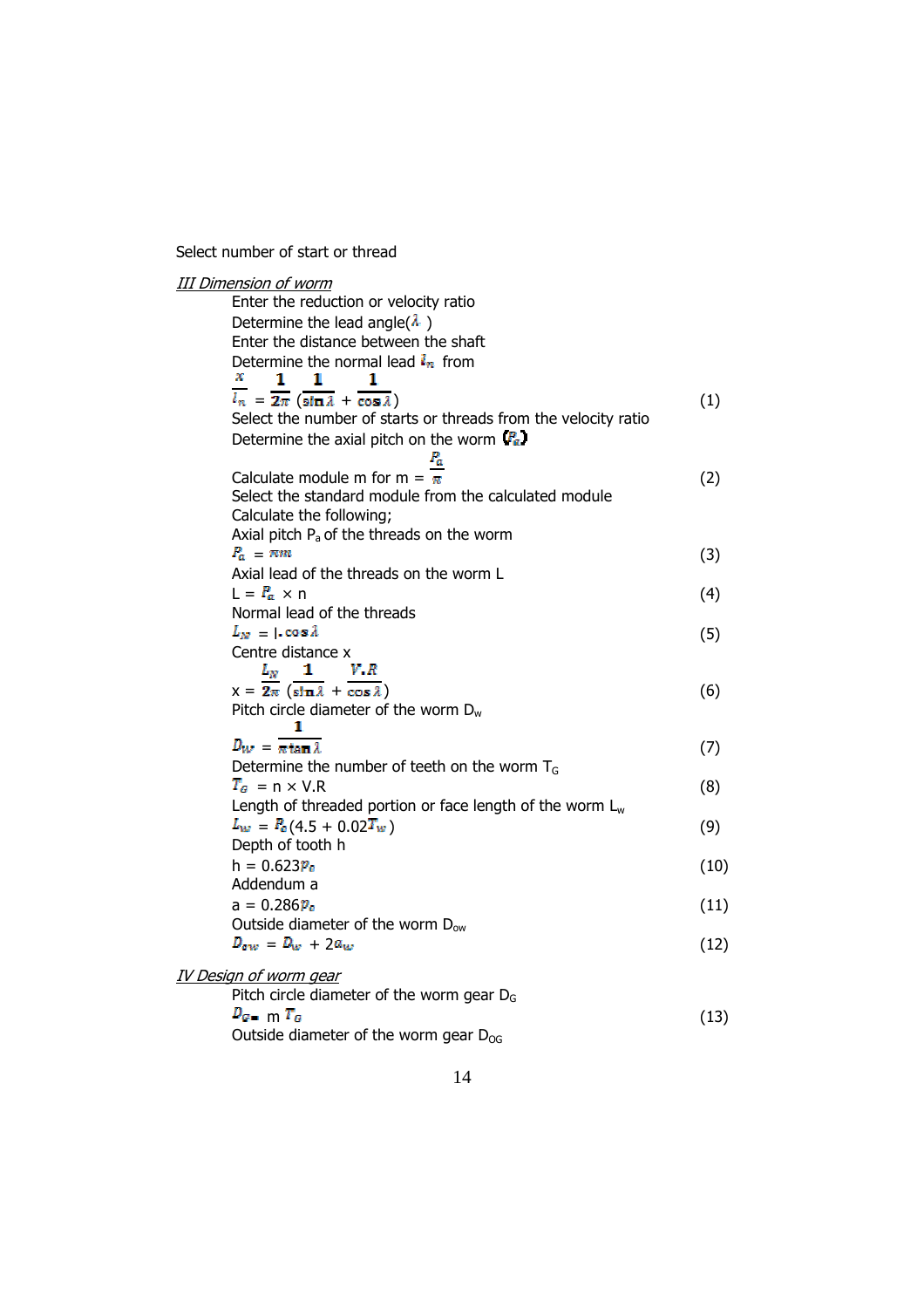| $D_{\alpha\beta} = D_{\beta} + 0.8903 p_{\alpha}$<br>Throat diameter $D_T$               | (14) |
|------------------------------------------------------------------------------------------|------|
| $D_T = D_G + 0.572 p_c$                                                                  | (15) |
| Face width b<br>$b = 2.15p_e + 5$                                                        | (16) |
| V Design of the worm shaft                                                               |      |
| $d_w$ = diameter of the worm shaft<br>Torque on the worm gear shaft<br>$1.25P \times 60$ |      |
| $T = 2\pi N_{\text{cr}}$                                                                 | (17) |
| Torque acting on the worm shaft                                                          |      |
| $T_{\small{year}}$<br>$T_{warm} = \overline{V.R \times \eta}$                            | (18) |
| VI Tangential force on the worm $W_{TW}$                                                 |      |
| $2r_{\tiny{worm}}$                                                                       |      |
| $D_w$<br>$W_{WW} =$<br>Axial force on the worm                                           | (19) |
|                                                                                          |      |
| $W_{AV} = \frac{2T_{gear}}{D_a}$                                                         | (20) |
| Radial force on the worm $W_R$                                                           |      |
| $W_R = W_A$ , tan $\Box \phi$<br>Bending moment due to radial force                      | (21) |
|                                                                                          |      |
| $\frac{W_{R\times D_G}}{4}$<br>Radial force $=$                                          | (22) |
| Bending moment due to axial force in the vertical plane                                  |      |
| $=\frac{W_{A\times B_c}}{4}$                                                             | (23) |
| Total bending moment in the vertical plane $M_I$                                         |      |
| $\frac{W_{R\times D_G}}{4} + \frac{W_{A\times D_W}}{4}$                                  |      |
| $M_T =$<br>Bending moment due to tangential force in the horizontal plane $M_2$          | (24) |
|                                                                                          |      |
| $\frac{W_{TW} \times D_C}{4}$<br>$M_{\rm{m}} =$                                          | (25) |
| Resultant bending moment on the worm shaft M <sub>worm</sub>                             |      |
| $M_1^2 + M_2^2$                                                                          | (26) |
| Twisting moment on the worm shaft                                                        |      |
| $T_{\text{sw}} = \sqrt{T_{\text{worm}}^2 + M_{\text{worm}}^2}$                           |      |
|                                                                                          | (27) |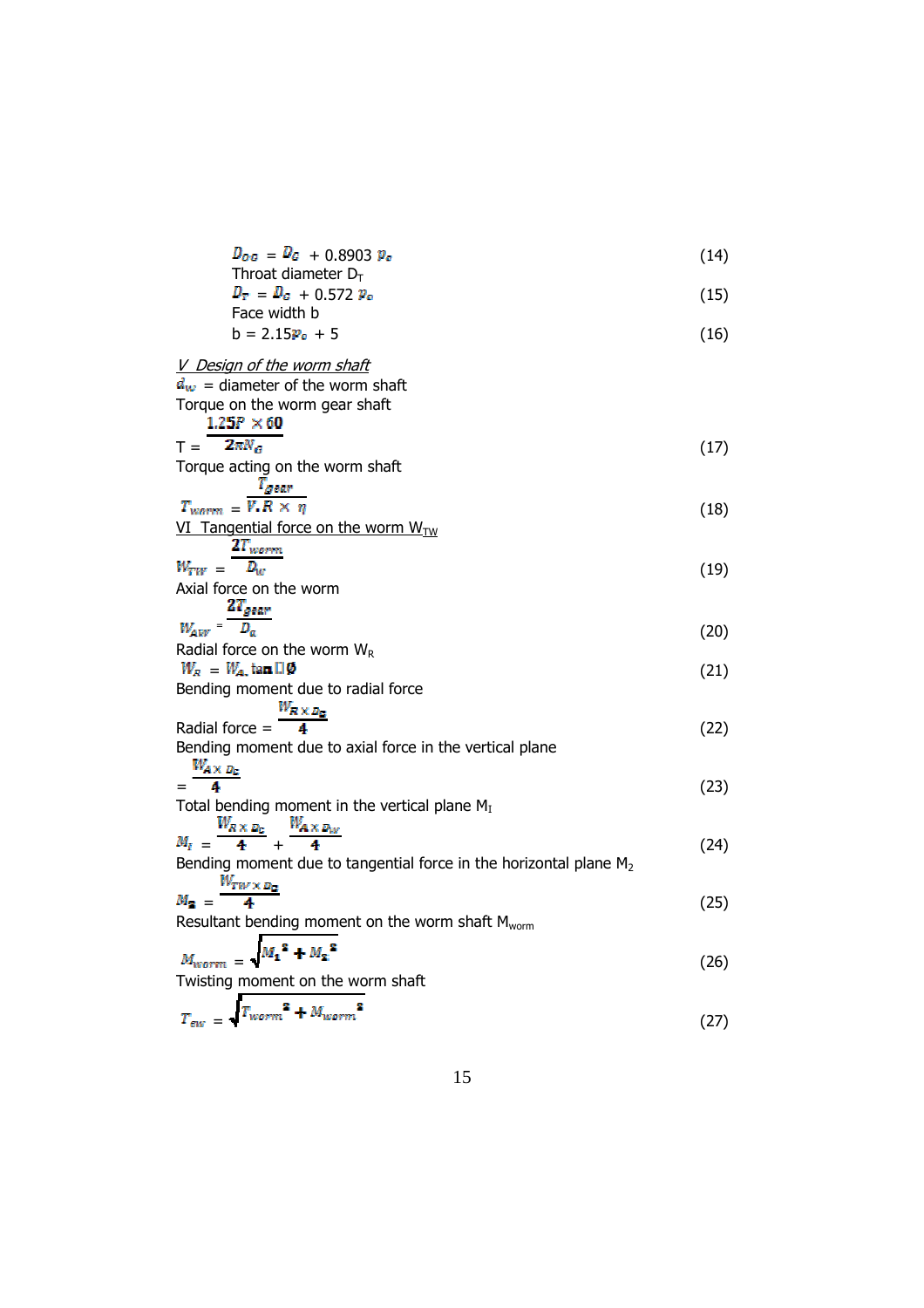$$
\frac{16T_{ew}}{\pi r}
$$
\nCompressive stress on the shaft due to axial force

\n(28)

Compressive stress on the shaft due to axial force

$$
\sigma_c = \frac{\frac{W_A}{\pi} \bar{d}^2 w}{(29)}
$$

Maximum shear stress  $\tau_{\text{max}}$ 

$$
\overline{\mathbf{r}}_{\text{max}} = \frac{\overline{\mathbf{z}} \cdot \overline{\mathbf{z}} \cdot \overline{\mathbf{z}}}{\mathbf{z} \cdot \overline{\mathbf{z}} \cdot \overline{\mathbf{z}} \cdot \mathbf{z}} \tag{30}
$$

If  $\tau_{\text{max}}$  is less than  $\tau$ , then the design of shaft is safe.

VI Tangential Load

Determine the speed of the worm gear in rpm  $N_G$  = speed of worm gear

$$
V.R. = \frac{N_W}{N_G} \quad \text{or} \quad N_G = \overline{v.R.}
$$
\nTherefore torque transmitted, (31)

$$
T = \frac{P \times 60}{2\pi N_G} \tag{32}
$$

**Tangential load acting on the gear** 

$$
\frac{2 \times Torque}{W_T} = \frac{2 \times Torque}{D_G}
$$
  
\nPitch line or peripheral velocity of the worm gear,  
\n
$$
\frac{\pi.D_G.N_G}{V} = \frac{\frac{\pi.D_G.N_G}{60}
$$
\n(33)

Where velocity factor is,

$$
C_v = \frac{6}{6 + v}
$$
  
\nTooth factor y = 0.154 -  $\frac{0.912}{T_G}$  (for 20<sup>0</sup>), 0.124 -  $\frac{0.684}{T}$  (for 14.5<sup>0</sup>) (34)  
\nDesigned tangential load

Designe  $W_{DT} = (\sigma_0, C_V)$  b.  $\pi, m, y$ If  $W_{DT} \geq W_T$ , the design is safe from the standpoint of tangential load. VII Dynamic Load  $W_D$  is Dynamic load<br>  $W_E = \frac{W_T}{C_U}$  $=\mathcal{C}_V$  (35)

If  $W_D > W_T$ , the design is safe from the standpoint of dynamic load.

VIII Static Load / Endurance Strength  
\n
$$
W_s = \sigma_s
$$
.b. nm. y  
\n $16$  (36)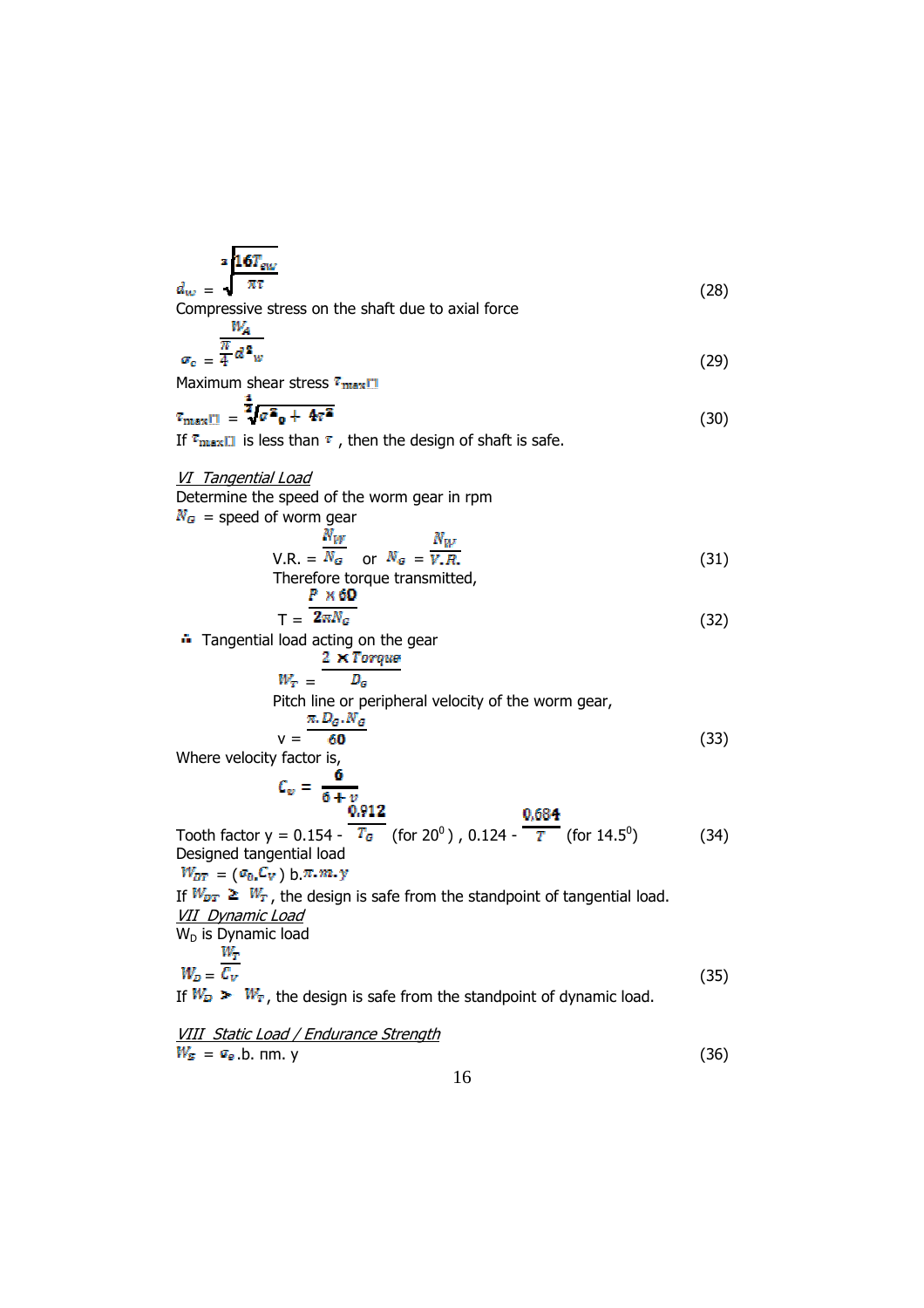If  $W_s$  >  $W_T$  the design is safe from the standpoint of static load / endurance strength.

| IX Wear                                                          |      |
|------------------------------------------------------------------|------|
| $W_{\text{w}} = D_G$ b. k                                        | (37) |
| If $W_w > W_T$ , the design is safe from the standpoint of wear. |      |
| <u>X Heat Dissipation</u>                                        |      |
| Determine the rubbing velocity $V_r$                             |      |
| $nD_w$ , $N_w$                                                   |      |
| $V_r = \cos \lambda$                                             | (38) |
| Coefficient of friction µ                                        |      |
| κ,                                                               |      |
| $\mu = 0.025 + 18000$                                            | (39) |
| Angle of friction $\mathbf{\varphi}_{1}$                         |      |
| $\boldsymbol{\varnothing}_1 = \tan^{-1} \mu$                     | (40) |
| Efficiency of worm gearing n                                     |      |
| tan A                                                            |      |
| $\eta = \tan \lambda + \phi_1$                                   | (41) |
| Percentage overload U <sub>s</sub>                               |      |
| $Q_g = 1.25P(1-\eta)$                                            | (42) |
| Projected area of worm $A_w$<br>w                                |      |
| $A_w = \overline{4} (D_{\perp}W)^2$                              | (43) |
| Projected area of worm gear<br>т                                 |      |
| $\overline{z}$ . $\overline{z}$                                  |      |

$$
A_G = \overline{A}(D_G)^2
$$
  
Total area of projection A (44)

$$
A = A_{w} + A_{c}
$$
\n(45)

\nHeat dissipating capacity  $Q_d$ 

 $Q_d = A(t_2 - t_1)$  (46)

 $= Q_d$ , if  $t_2 - t_1$  within safe limits of 27<sup>0</sup> to 38<sup>0</sup>C, then the design is safe from the standpoint of heat.

XI Worm Gear Shaft  $d_G$  = diameter of worm gear shaft Bending moment due to axial force on the worm gear Y  $Y = \frac{Axial \text{ forces} \times D_g}{4}$  (47) Bending moment due to radial force on the worm gear<br>
Radial force  $\times x_2$  $Z = \frac{4}{100}$  (48)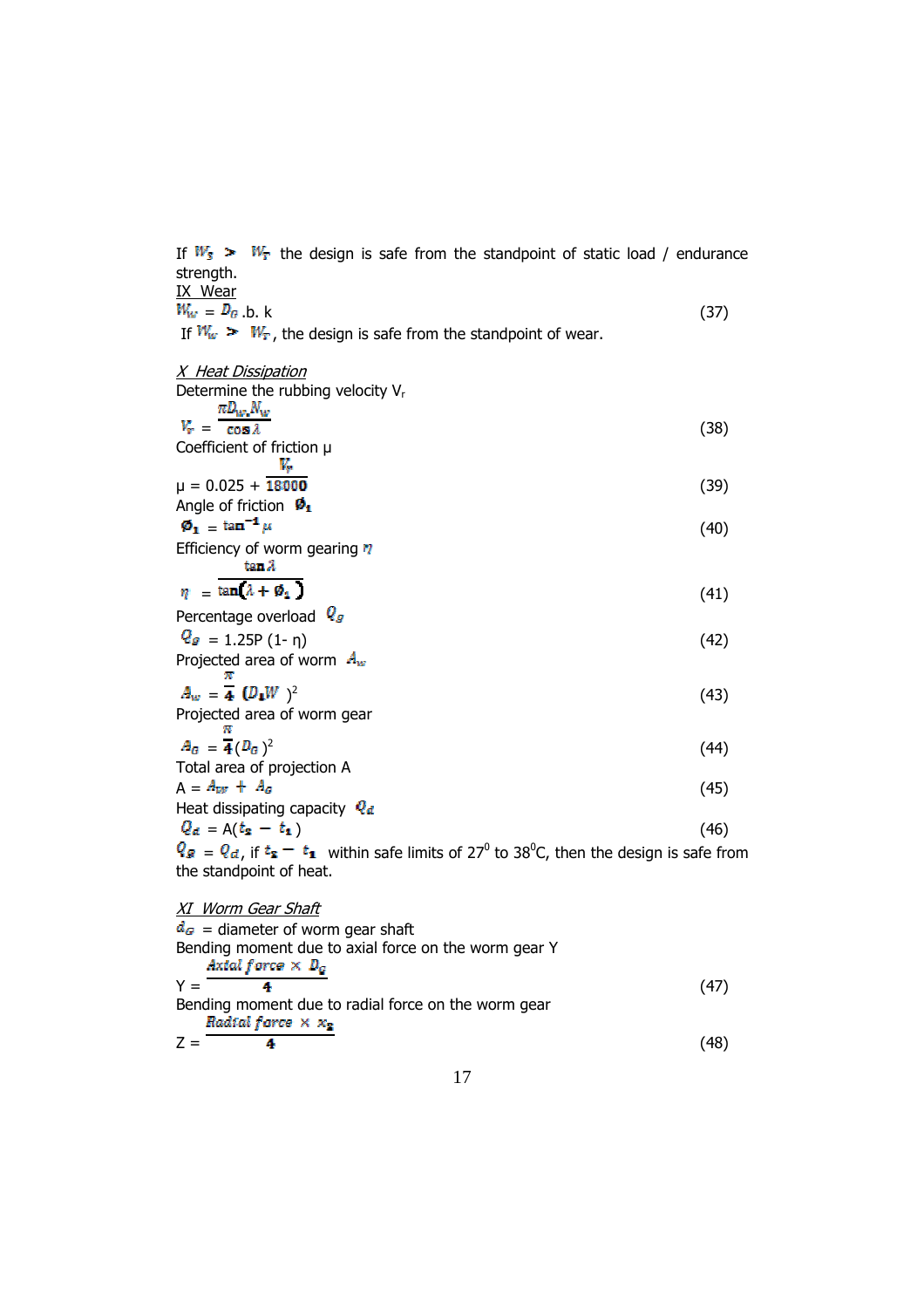Total bending moment in the vertical plan  $= Y + Z$  (49) Bending moment due to tangential force in the horizontal plane  $M_4$ <br>Tangential force  $\times \times x_2$  $=$  4 (50) Resultant bending moment on the worm gear shaft  $M_{\text{year}}$ 

$$
M_{\text{gear}} = \sqrt{{M_{\text{a}}}^2 + {M_{\text{a}}}^2} \tag{51}
$$

Equivalent twisting moment  $T_{eg}$ 

$$
T_{eg} = \sqrt{T_{gear}^2 + M_{gear}^2}
$$
\n
$$
= \sqrt{T_{gear}^2 + M_{gear}^2}
$$
\n(52)

$$
d_G = \frac{\sqrt{\pi r}}{\pi r}
$$
 (53)

$$
\sigma_c = \frac{\pi}{4} d_c^2
$$
\n
$$
\sigma_c = \frac{\pi}{4} d_c^2
$$
\n
$$
\sigma_c = (54)
$$

$$
\tau_{\text{max}} = \sqrt{\sigma_{\sigma}^2 + 4\tau^2} \tag{55}
$$

### **Coding**

 The algorithm above was used to develop the software (Worm CAD).This was made possible by transforming the required formulas and data of worm into a set of instruction codes. The codes written could validate the user inputs by giving the user the necessary information as output. The software was designed using JavaScript programming language and the Node.js platform. The Node.js platform is an open-source, cross-platform runtime environment for developing Web applications. Node.js applications can run on Mac OS X, Microsoft Windows, Nonstop and UNIX servers

### **2.4 Testing**

 WormCAD was tested and validated with an example from a Machine Design textbook by Khurmi and Gupta [2]

 A worm and a worm gear with both made of steel (BHN 250) and phosphor bronze respectively were designed using the developed WormCAD software. The gear to be used has the following input parameters.

Tooth form  $-20^\circ$  involute Number of start or thread  $-4$  Speed reduction/V.R – 12:1 Distance between the shafts  $(x)$  – 225mm Power transmitted - 10000W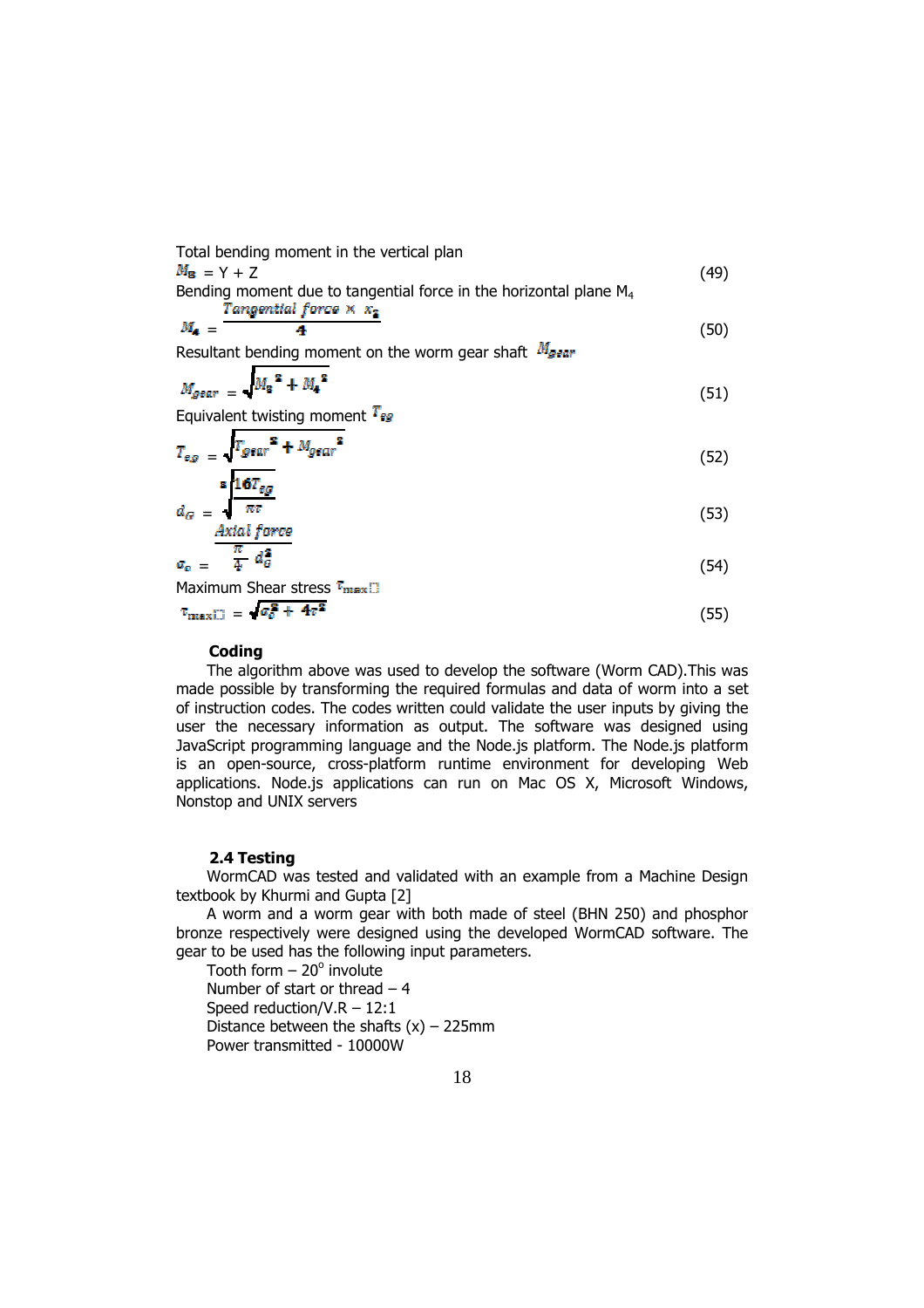|                                                                   |  | All the above input parameters were fed into the Design interface of the |  |  |  |             |  |
|-------------------------------------------------------------------|--|--------------------------------------------------------------------------|--|--|--|-------------|--|
| software as shown in figure 2<br>W. WormCAD   Worm Gaw Design App |  |                                                                          |  |  |  | $ 0 \times$ |  |
| Design Parameters Cimensions Design Report                        |  |                                                                          |  |  |  |             |  |

| Worm Design:                       |                    | Worm Gear Design:                         |                            |
|------------------------------------|--------------------|-------------------------------------------|----------------------------|
| <b>Material:</b>                   | Steel (B.H.N. 250) | Material:                                 | Photophus Bronze<br>٠      |
| Allowable Static Strength (Mpa)    |                    | Alinwable Static Strength (Mpa)           | 84                         |
| <b>Flexural Endurance Strength</b> |                    | <b>Flexural Endurance Strength</b>        | 166                        |
| Tooth Form ( <sup>1</sup> )        | 20                 | Load Stress Factor K (Nimm <sup>2</sup> ) | 0.415                      |
| Shear Stress (Pa)                  | 58005000           | Shear Stress (Pa)                         |                            |
| Worm Speed (rpm)                   | 1,800              | <b>Overload Allowed</b>                   | 25                         |
| <b>Speed Reduction VIR</b>         | 12                 |                                           |                            |
| Power Transmitted (W)              | 10005              |                                           |                            |
| Dist. Btw. the Shaft (mm)          | 225                |                                           |                            |
| Number of Starts or Threads        | 4                  |                                           |                            |
| Allowance for Vibration            | 25                 |                                           |                            |
|                                    |                    | Next-                                     |                            |
|                                    |                    |                                           |                            |
| n.<br>$\circ$<br>ī<br>$t \Box t$   |                    | OCTOBOOGAO SHERRE SHERRA                  | 23:28<br><b>GIUGA/JO16</b> |
|                                    |                    | $E_{\text{GU}}$                           |                            |

**Figure 2.** Input parameters for Worm CAD

 Running the software, it displayed the calculated module which was rounded off to the nearest standard module. After supplying the value of standard module, and on clicking on next, it displayed the various dimensions as shown in figure 3

| Design Parameters<br><b>Comensions</b>        | Design Report                          |                                                      |                                      |
|-----------------------------------------------|----------------------------------------|------------------------------------------------------|--------------------------------------|
| Design for Worm:                              |                                        | Number of Teeth on the Wom Do                        | AB                                   |
| Lead Angle                                    | 21595235483298936                      | Length of Worm L. (mm)                               | 115.10795482753002                   |
| Normal Lead In                                | 91.07099561569263                      | Modified Face Lengm (mm)                             | 140.10795482753002                   |
| Axial Lead I                                  | 99.38824899369971                      | Depth of Tooth h (mm)                                | 15:857697785491528                   |
| <b>Axiat Thread Pitch</b>                     | 24.847062248402427                     | Addendum a (mm)                                      | 7.187903991413446                    |
| Calculated Module m.                          | 7 999045516250139                      | Womn Outside Diameter Dow (mm)                       | 87.63763950624613                    |
| <b>Standard Module</b>                        |                                        | Design for Worm Gear:                                |                                      |
| Actual Axial Thread Pitch P <sub>n</sub> (mm) | 25.122741228718345                     | Worm Gear Pitch Circle Diameter D <sub>G</sub> (rom) |                                      |
| Actual Axial Lead (mm)                        | 100 53086491487338                     | Worm Gear Outside Diameter Doc (mm)                  | 384                                  |
| Actual Norm, Lead of Thread-                  | 92.12617593586935                      | Womi Gear Throat Diameter D <sub>T</sub> (mm)        | 406 3756795158276                    |
| Actual Dist. Bbw. the Shaft (mm)              | 226 63085576170668                     | Face Width b (mm)                                    | 398.3759379829208                    |
| Pitch Circle Diameter of Worm D., (mm)        | 73.26171152341324                      |                                                      | 59.03539364174644                    |
|                                               |                                        | $Next \rightarrow+ Previous$                         |                                      |
|                                               |                                        |                                                      |                                      |
|                                               |                                        |                                                      |                                      |
|                                               |                                        |                                                      |                                      |
|                                               |                                        |                                                      |                                      |
| 0 <sub>2</sub><br>$\circ$                     | <b>CROMOOOAAO MHINERS</b><br><b>ER</b> |                                                      | 23:28<br>● → → → → → →<br>08/06/2018 |

**Figure 3.** Worm CAD Dimensions Window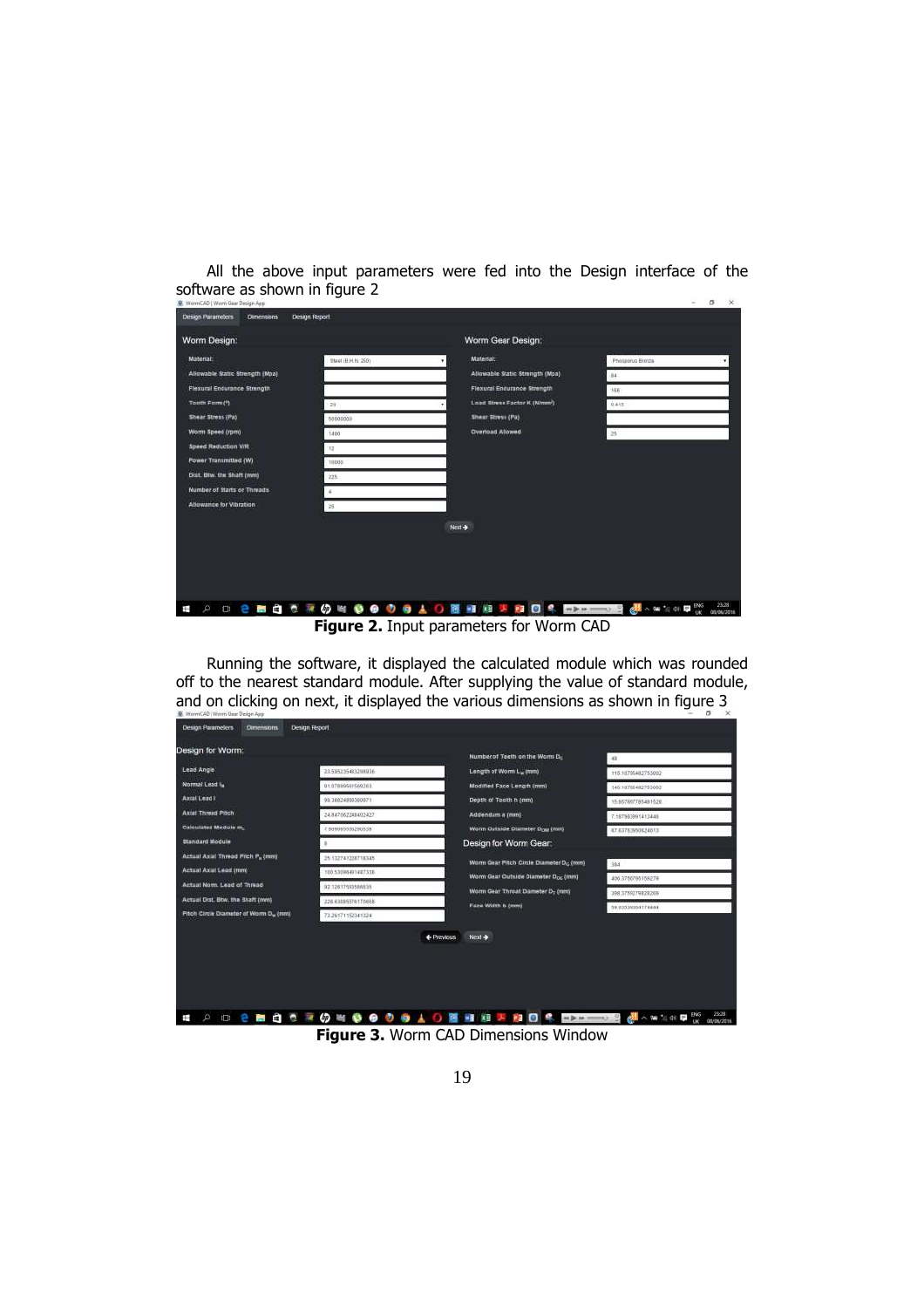Clicking on the next button again, another window as shown in Figure 4 was displayed which gave report about the status of the design (either safe or unsafe)

| <b>Tangential Load:</b>                           |                    | <b>Heat Dissipation:</b>                      |                     |
|---------------------------------------------------|--------------------|-----------------------------------------------|---------------------|
| Worm Gear Speed N <sub>G</sub> rpm                | 116800000000007    | Rubbing Velocity V, (mimin)                   | 35181854736736786   |
| <b>Torque Transmitted T (Nm)</b>                  | 818 5111359 H176   | Coefficient of Friction µ                     | 0.04453430379818155 |
| Gear Tangential Load Wr (N)                       | 4263.0788328186245 | Angle of Friction @                           | 2.5409461985992826  |
| Worm Gear Pricht.ine Velocity v (m/s)             | 2345722514980379   | <b>Efficiency</b>                             | 08898235538800091   |
| Velocity Factor C.                                | 07388315537723179  | <b>Overload Heat Generated</b>                | 1377 2130784916386  |
| <b>Tooth Form Factory</b>                         | 0.135              | Wom & Wom Gear Total Area A(mm <sup>2</sup> ) | 0.12002712210030887 |
| Designed Tangential Load Wor (N)                  | 12098.30384321847  | Tempature T (*C)                              | 30 354057553031918  |
| sate Design for Tangential Load                   |                    | <b>Safe Design for Heat Dissipation</b>       |                     |
| Dynamic Load Wo (N)                               | 10025-00032145775  | Maximum Load for Wear War (N)                 | 9407 800330748394   |
| Safe Design for Dynamic Load                      |                    | Safe Design for Wear                          |                     |
| Static Load/Endurance Strength W <sub>s</sub> (N) | 336567984429155    |                                               |                     |
| <b>Safe Design for Static Loan</b>                |                    |                                               |                     |
|                                                   |                    | ← Previous                                    |                     |
|                                                   |                    |                                               |                     |

**Figure 4.** Worm CAD Report Window

### **3. Results and Discussions**

### **3.1 Results**

 The software was able to generate the following key parameters: Module, Pitch circle diameter of worm, Number of teeth on the worm, Length of tooth of the worm, Worm outside diameter, Pitch circle diameter of the worm gear, Worm gear outside diameter, Face width, Torque transmitted, Gear tangential load; and gave the following reports about the status of the design (either Safe or Unsafe): Tangential load, Dynamic load, Static load, Heat dissipation, and Wear

### **3.2 Discussions**

 Comparing the manually calculated results with the WORM CAD results, the following observations were made:

#### Accuracy in calculations

 The software calculations are believed to be more accurate because it uses uniform approximation in all its results. Hence, negligible differences in the results were obtained between WormCAD software and manual calculation..

### Reduction in errors

 In addition to the precision of the software, errors and mistakes were greatly minimized. Errors due to drudgery of manual computation are also reduced in designs.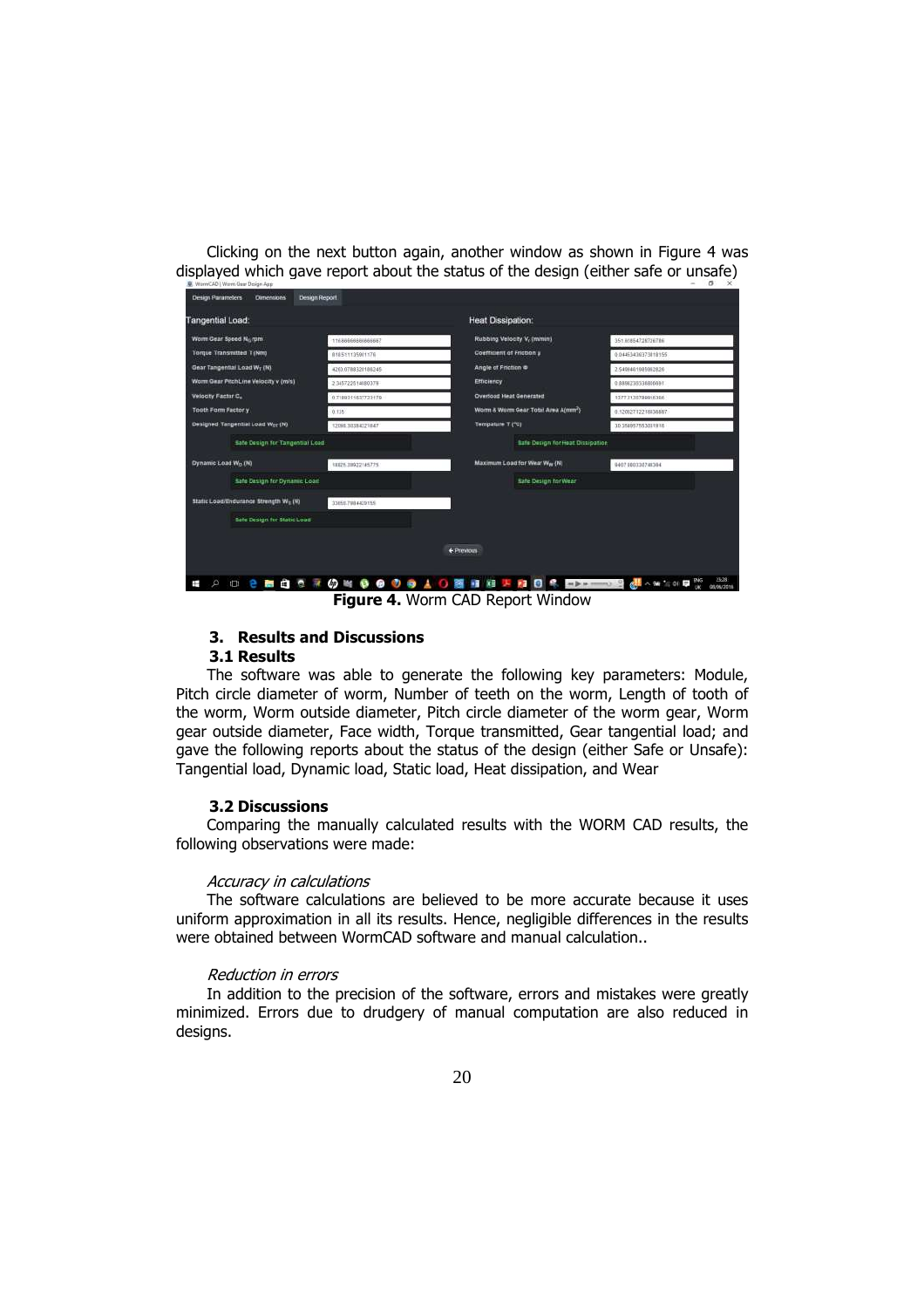#### Time management

 The software minimizes the time used for computation. The WORM CAD calculations only take seconds to generate the results with precision. This ensures time management which is an advantage over manual computation.

### Suggesting design conditions to designers

 The software suggests the physical condition of the designed worm gear using the computed result. These remarks help designers to achieve better designs.

#### **4. Conclusion**

 Gears are used in the transmission of motion and power from a machine element to the other. Standard design equations were used in developing the codes for the WormCAD which is an easy-to-use worm gear design software. The benefits of the WormCAD over the routine manual method have been highlighted and discussed. It is of no doubt that this WormCAD will help designers achieve better designs when designing worm gears.

#### **References**

- [1] Akinnuli B.O., Agboola O.O., Ikubanni P.P., *Parameters Determination* for the Design of Bevel Gears Using Computer Aided Design (Bevel CAD), British Journal of Mathematics & Computer Science 9(6):537-558, 2015.
- [2] Khurmi R.S., Gupta J.K., Textbook on machine design, Fifth Ed., S. Chand Eurasia Publishing House (PVT.) LTD, Ram Nagar, New Delhi, 2005.
- [3] Hamrock B.J., Steven R. S, Bo J.O., *Fundamentals of machine ele*ments, Eight Ed. McGraw-Hill, New York, USA. 2006.
- [4] Antoniadis, Gear skiving–CAD simulation approach, Computer-Aided Design, 44 611-616, 2012.
- [5] Babu V. S and Tsegaw A. A., *Involute Spur Gear Template Develop*ment by Parametric Technique Using Computer Aided Design, An International Multi-Disciplinary Journal, Ethiopia 3(2): 415-429, 2009.
- [6] Venkatesh B., Kamala V., Prasad A.M.K., Design, Modeling and Manufacturing of Helical Gear, International Journal of Applied Engineering Research, 3(2): 233-241, 2010.
- [7] Venkatesh J., Murthy S.N., Design and Structural Analysis of High Speed Helical Gear Using Ansys, International Journal of Engineering Research and Applications, 2(3):215-232, 2014.
- [8] Tanvirkhan A.M., Amit B.S., A Review: Design, Modeling and Stress Analysis of high speed helical gear according to Bending strength and Contact strength using AGMA and ANSYS, International Journal of Engineering Trends and Technology (IJETT) 22(11):526-530, 2015.